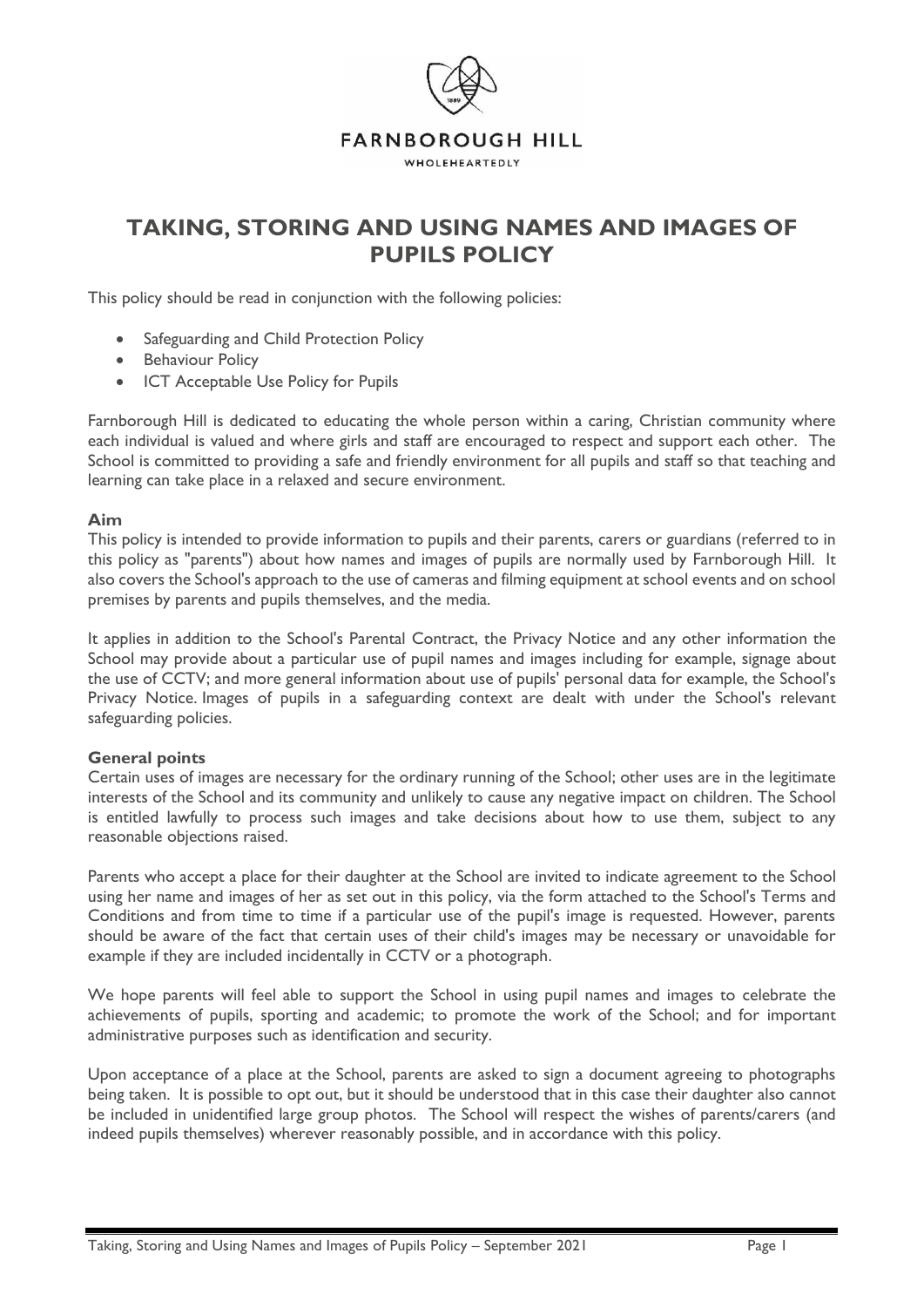Parents should be aware that, from around the age of 12 and upwards, the law recognises pupils' own rights to have a say in how their personal information is used – including images.

## **Use of Pupil Names and Images in School Publications**

The School's policy is that full names are used where a photograph cannot identify the pupil. If the name is associated with a small group photo only first names are used.

In giving consent for the School to use names and images of pupils they will be used to keep the School community updated on the activities of the School, and for marketing and promotional purposes, including:

- on internal displays (including clips of moving images) on digital and conventional notice boards within the school premises;
- in communications with the school community (parents, pupils, staff, Governors and alumnae) including in Weekly Farnborough Hill newsletter, by email, on the School intranet and by post;
- on the School's website and, where appropriate, via the School's social media sites for example, Twitter, Instagram and Facebook. Such images would not normally be accompanied by the pupil's full name without permission; and
- in the School's prospectus, and in online, press and other external advertisements for the School. Such external advertising would not normally include pupil's names. In some circumstances the School will seek the parent or pupil's specific consent, depending on the nature of the image or the use.

The source of these images will predominantly be the School's staff (who are subject to policies and rules in how and when to take such images), or a professional photographer used for marketing and promotional purposes, a press photographer, or occasionally pupils. The School will only use images of pupils in suitable dress and the images will be stored securely and centrally.

## **Use of Pupil Images for Identification and Security**

All pupils are photographed on entering the School and, thereafter, at various intervals, for the purposes of internal identification. These photographs identify the pupil by name, year group, house and form/tutor group.

CCTV is in use on school premises and will sometimes capture images of pupils. Images captured on the School's CCTV system are used in accordance with the Privacy Notice and *CCTV Policy*.

## **Use of Pupil Images in the Media**

Where practicably possible, the School will always notify parents in advance when the media is expected to attend an event or school activity in which school pupils are participating and will make every reasonable effort to ensure that any pupil whose parent or carer has refused permission for images of that pupil, or themselves, to be made in these circumstances are not photographed or filmed by the media, nor such images provided for media purposes. The pupils should also take responsibility to ensure that they are not photographed.

The media often asks for the names of the relevant pupils to go alongside the images, and these will only be provided where parents have been informed about the media's visit and either parent or pupil has consented as appropriate.

#### **Security of Pupil Images**

Professional photographers and the media are accompanied at all times by a member of staff when on school premises. The School uses only reputable professional photographers and makes every effort to ensure that any images of pupils are held by them securely, responsibly and in accordance with the School's instructions.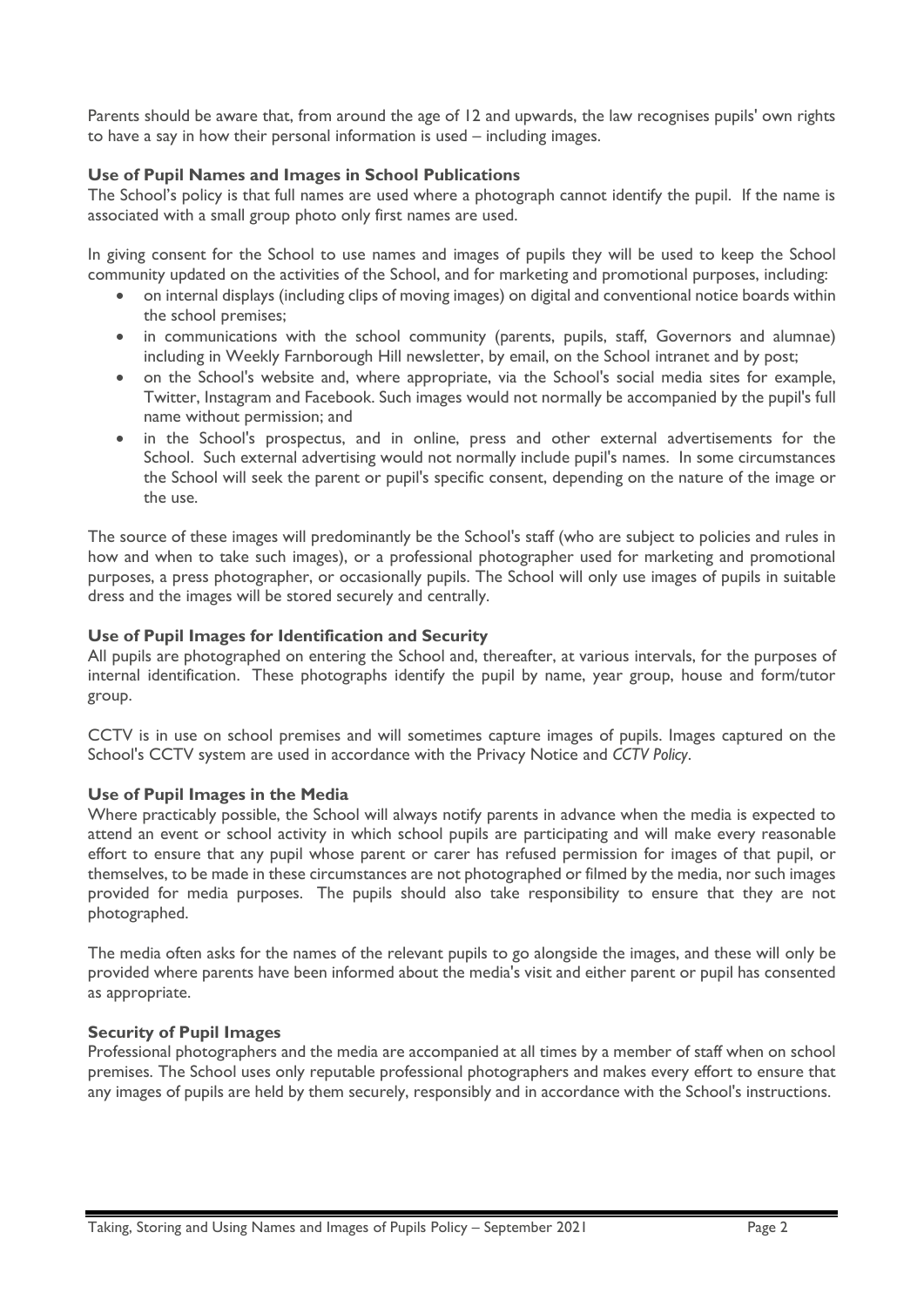The School takes appropriate technical and organisational security measures to ensure that images of pupils held by the School are kept securely on school systems and protected from loss or misuse. The School will take reasonable steps to ensure that members of staff only have access to images of pupils held by the School where it is necessary for them to do so.

All staff are given guidance on the School's policy on Taking, Storing and Using Images of Pupils, and on the importance of ensuring that images of pupils are made and used responsibly, only for school purposes, and in accordance with school policies and the law.

#### **External Events**

Parents and pupils should bear in mind that we have no control over photography at external events e.g. when the School choir is performing in a concert venue. Publicity photographs will invariably be taken. When girls are competing in external competitions the School has no control over whether the press publish their names with an associated photo, thereby identifying the girl. In these circumstances the School will not release girls' names in such a way as to identify them without the parents' express permission.

#### **Use of Cameras and Filming Equipment (including mobile phones) by Parents**

Parents, guardians or close family members (hereafter, parents) are welcome to take photographs of (and where appropriate, film) their own children taking part in school events, subject to the following guidelines, which the School expects all parents to follow:

- When an event is held indoors, such as a play or a concert, parents should be mindful of the need to use their cameras and filming devices with consideration and courtesy for cast members or performers on stage and the comfort of others. Flash photography can disturb others in the audience, or even cause distress for those with medical conditions; **the School therefore asks that it is not used at indoor events.**
- Parents are asked not to take photographs of other pupils, except incidentally as part of a group shot, without the prior agreement of that pupil's parents.
- Parents are reminded that such images are for personal use only. Images which may, expressly or not, identify other pupils should not be made accessible to others via the internet (for example on Facebook), or published in any other way.
- Parents are reminded that copyright issues may prevent the School from permitting the filming or recording of some plays and concerts. The School will always print a reminder in the programme of events where issues of copyright apply.
- Parents may not film or take photographs in changing rooms or backstage during school productions, nor in any other circumstances in which photography or filming may embarrass or upset pupils.

The School reserves the right to refuse or withdraw permission to film or take photographs (at a specific event or more generally), from any parent who does not follow these guidelines, or is otherwise reasonably felt to be making inappropriate images.

The School sometimes records plays and concerts professionally (or engages a professional photographer or film company to do so), in which case CD, DVD or digital copies may be made available to parents for purchase. Parents of pupils taking part in such plays and concerts will be consulted if it is intended to make such recordings available more widely.

## **Use of Cameras and Filming Equipment by Pupils**

All pupils are encouraged to look after each other, and to report any concerns about the misuse of technology, or any worrying issues to a member of the pastoral staff.

The use of cameras or filming equipment (including on mobile phones) is not allowed in toilets, washing or changing areas, nor should photography or filming equipment be used by pupils in a manner that may offend or cause upset.